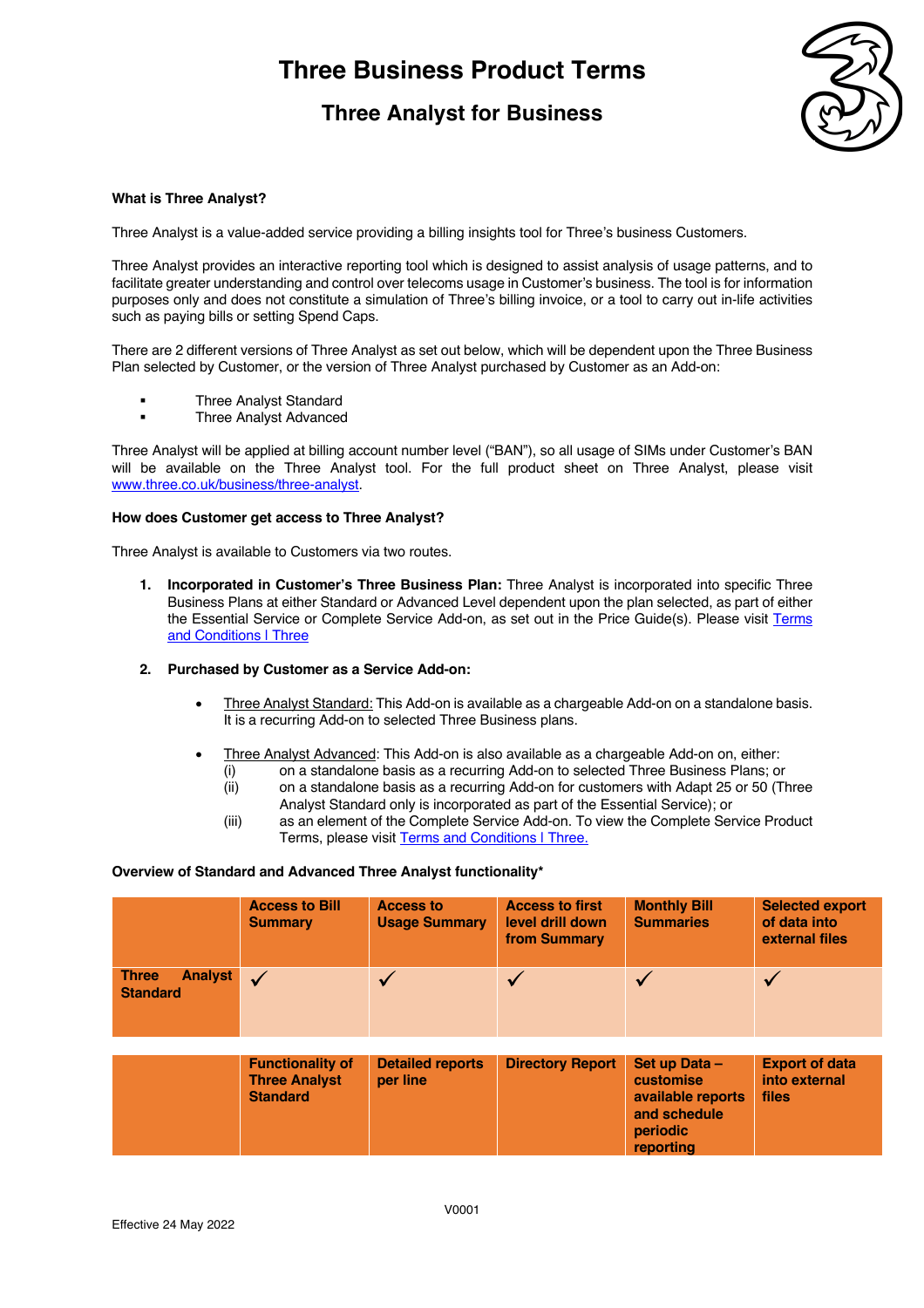## **Three Analyst for Business**



| <b>Analyst</b><br><b>Three</b><br>Advanced                                                                                                                                                                                                                                                                    |                                                                                                                                                                                                                                                                                                                                                                                                                                                                                                                                                                                   |  |  |  |  |  |
|---------------------------------------------------------------------------------------------------------------------------------------------------------------------------------------------------------------------------------------------------------------------------------------------------------------|-----------------------------------------------------------------------------------------------------------------------------------------------------------------------------------------------------------------------------------------------------------------------------------------------------------------------------------------------------------------------------------------------------------------------------------------------------------------------------------------------------------------------------------------------------------------------------------|--|--|--|--|--|
|                                                                                                                                                                                                                                                                                                               | * The availability of all functions will be dependent upon the level of User access granted by Customer.                                                                                                                                                                                                                                                                                                                                                                                                                                                                          |  |  |  |  |  |
| <b>Key things to note</b>                                                                                                                                                                                                                                                                                     |                                                                                                                                                                                                                                                                                                                                                                                                                                                                                                                                                                                   |  |  |  |  |  |
|                                                                                                                                                                                                                                                                                                               |                                                                                                                                                                                                                                                                                                                                                                                                                                                                                                                                                                                   |  |  |  |  |  |
| <b>Is Three Analyst</b><br>providing the bill                                                                                                                                                                                                                                                                 | No, Customer will continue to receive their full Three bill as usual with the full detailed<br>breakdown as per normal.                                                                                                                                                                                                                                                                                                                                                                                                                                                           |  |  |  |  |  |
| instead of Customer's<br>usual invoice from<br>Three?                                                                                                                                                                                                                                                         | Three Analyst will provide a summary of the Three bill, together with any insight reports<br>configured by Customer.                                                                                                                                                                                                                                                                                                                                                                                                                                                              |  |  |  |  |  |
| will<br><b>Customer</b><br>Approximately 7 days following Customer's bill being available on their Three account,<br>How<br>their data has<br>Customer will be able to access their billed usage data and any selected reports on the Three<br>know<br>updated<br>Analyst platform.<br>been<br>each<br>month? |                                                                                                                                                                                                                                                                                                                                                                                                                                                                                                                                                                                   |  |  |  |  |  |
| What sort of access is<br>available?                                                                                                                                                                                                                                                                          | Customer and their User(s) usage billing data will be viewable at account holder and individual<br>level depending on the type of user access granted, and whether Customer has Three Analyst<br>Standard or Three Analyst Advanced.                                                                                                                                                                                                                                                                                                                                              |  |  |  |  |  |
|                                                                                                                                                                                                                                                                                                               | There are 3 types of access granted, and each type of User will have differing visibility of the<br>data as set out below:                                                                                                                                                                                                                                                                                                                                                                                                                                                        |  |  |  |  |  |
|                                                                                                                                                                                                                                                                                                               | <b>Enterprise Admin User</b> – Three will create this primary user when provisioning the<br>1.<br>Three Analyst Service. An Enterprise Admin user has full visibility across all bills and<br>usage data for their enterprise, subject to the Three Analyst Standard or Three<br>Analyst Advanced lens. The functionality of each is set out within these Product<br>Terms.<br>2. Enterprise Group Level User - The Enterprise Group Level user is created by an<br>Enterprise Admin User, and is able to run selected reports against a particular<br>department or cost centre. |  |  |  |  |  |
|                                                                                                                                                                                                                                                                                                               | 3. Enterprise End User - The Enterprise Admin User will create and select Enterprise<br>End Users. These Users can run reports against their own connection only.                                                                                                                                                                                                                                                                                                                                                                                                                 |  |  |  |  |  |
| Is usage data live or<br>historical?                                                                                                                                                                                                                                                                          | It is important to note that data is not live. Customer should review their My Account portal for<br>unbilled usage. Data shown on the Three Analyst platform will be Customer's billed usage and<br>spend data.                                                                                                                                                                                                                                                                                                                                                                  |  |  |  |  |  |
| Can the data within the<br>Three Analyst platform<br>be exported?                                                                                                                                                                                                                                             | Yes, Users can export and/or download selected data subject to their user permissions, and<br>dependent upon whether they have a Three Analyst Standard or Three Analyst Advanced lens.                                                                                                                                                                                                                                                                                                                                                                                           |  |  |  |  |  |
| <b>Three</b><br>Analyst<br>Is<br>available for all Three<br><b>Business Plans?</b>                                                                                                                                                                                                                            | Three Analyst will be available on select Three Business price plans only, as set out in Three's<br>Price Guides found at Terms and Conditions   Three                                                                                                                                                                                                                                                                                                                                                                                                                            |  |  |  |  |  |
|                                                                                                                                                                                                                                                                                                               | Where Three Analyst is available, either incorporated as part of the Essential Service or<br>Complete Service Add-on, or purchased as a standalone Add-on, this will be set out clearly in<br>the Price Guide(s).                                                                                                                                                                                                                                                                                                                                                                 |  |  |  |  |  |
|                                                                                                                                                                                                                                                                                                               | If Customer has Three Analyst incorporated as part of the Essential Service or Complete<br>Service Add-on, all other connections under Customer's billing account number will also get<br>the benefit of Three Analyst, as the Three Analyst Service is applied at billing account number<br>level.                                                                                                                                                                                                                                                                               |  |  |  |  |  |
| <b>Three</b><br>Analyst<br><b>Does</b><br>inbound usage<br>cover<br>and/or<br>outbound<br>usage?                                                                                                                                                                                                              | Three Analyst will show both inbound and outbound usage, i.e., calls made / received, texts<br>sent / received, and data used by Users.                                                                                                                                                                                                                                                                                                                                                                                                                                           |  |  |  |  |  |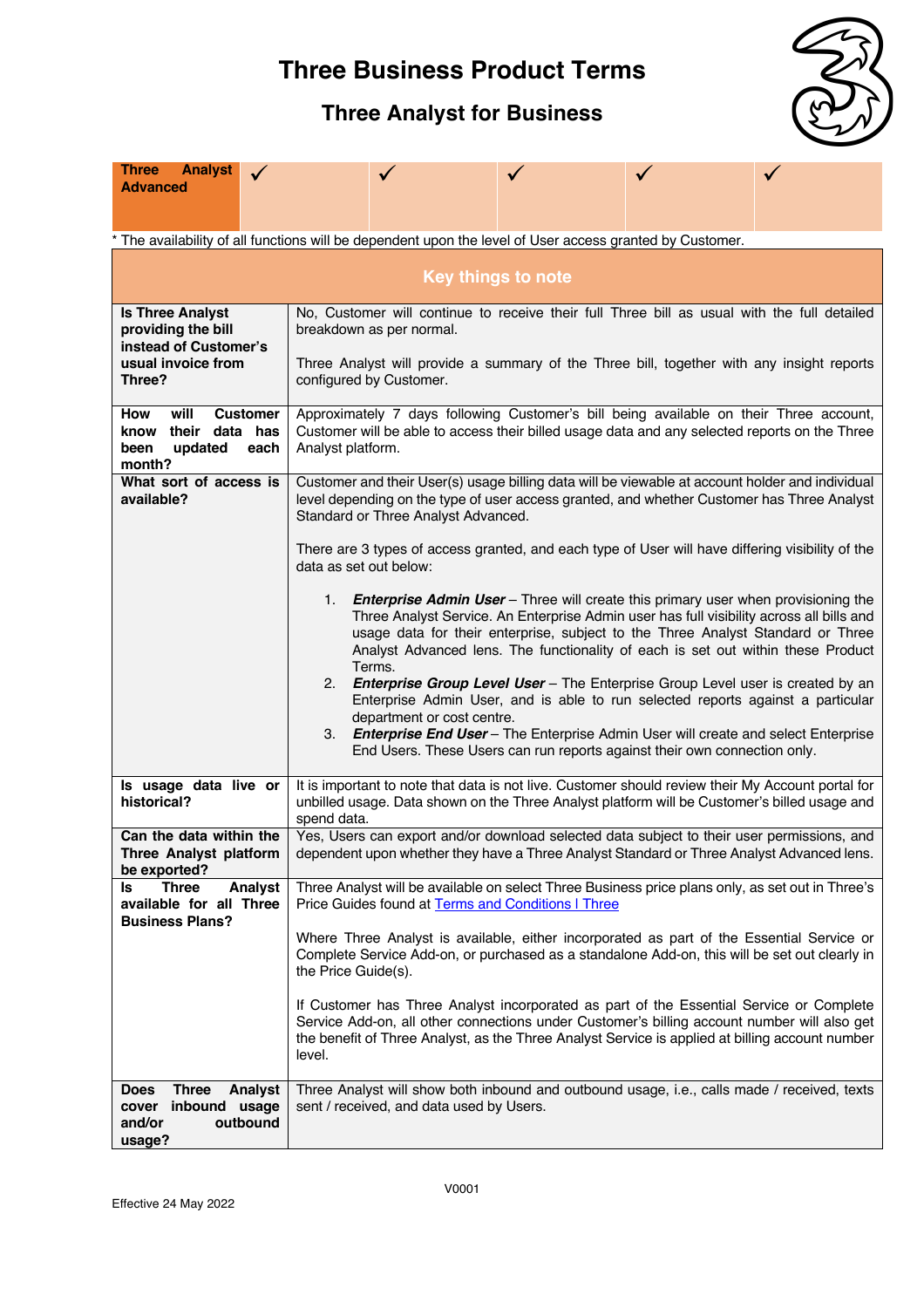

### **3Analyst for Business**

| If an employee leaves         | Customer has full control over choosing the Enterprise Admin, with that Enterprise Admin             |
|-------------------------------|------------------------------------------------------------------------------------------------------|
| Customer's                    | having the sole authority to create additional authorised users. It follows that Customer must       |
| employment, who is            | also remove any Users that should no longer have access.                                             |
| responsible for               |                                                                                                      |
| removing that                 | Three excludes all liability in this regard.                                                         |
| employee's access?            |                                                                                                      |
| If a SIM is terminated,       | The SIM usage details will be removed for future reports upon the monthly upload of data             |
| will that SIM's data          | following the Three billing cycle, but historical reports will remain available for that SIM.        |
| automatically be              |                                                                                                      |
| removed?                      |                                                                                                      |
| <b>Will Three Analyst</b>     | No, Three Analyst is an analysis tool, and not a platform to send any usage consumption              |
| trigger any usage             | notifications. These notifications will come from Three as usual.                                    |
| notifications?                |                                                                                                      |
| <b>Can Customer use</b>       | No, Three Analyst is an analysis tool only. Customer should visit their online Three Business        |
| <b>Three Analyst to set</b>   | Account to manage usage, or call the Three Business Service Team to provision any limits             |
| spend caps or limits?         | they require as usual.                                                                               |
| Software updates and          | Customer is expected to undertake all required software updates to ensure continued access           |
| licence agreements            | to the Three Analyst platform.                                                                       |
|                               |                                                                                                      |
|                               | Customer will comply with the Terms of Use or end user licence terms relating to Three Analyst.      |
|                               | If Customer does not accept the terms of the licence of any software required in order for the       |
|                               | Three Service to be performed, Three will be excused from performing any Three Service               |
|                               | relying on such software.                                                                            |
|                               |                                                                                                      |
| Why is there a                | The reports in the Three Analyst tool are based on a high-level classification of call types and     |
| difference between            | associated charges, which may not replicate the classifications or detailed billing rules applied    |
| <b>Three Analyst and</b>      | by Three. Three Analyst is intended to provide a summary of Customer's bill only.                    |
| Three's bill?                 |                                                                                                      |
|                               | Three's billing invoice remains the single statement of account, and upon which any Charges          |
|                               | due should be payable.                                                                               |
|                               |                                                                                                      |
| If Customer already has       | Customer should contact the Three Business Service Team to discuss an upgrade Three                  |
| <b>Three Analyst Standard</b> | Analyst Advanced. This change will attract additional Charges.                                       |
| as part of the Essential      |                                                                                                      |
| Service, how can they         |                                                                                                      |
| upgrade to Three              |                                                                                                      |
| <b>Analyst Advanced?</b>      |                                                                                                      |
| When will data be             | If Customer is new to Three, Three Analyst will not contain any usage data until after               |
| available?                    | Customer's first bill cycle.                                                                         |
|                               |                                                                                                      |
|                               | If Customer is an existing Customer, data should start to be uploaded following initial              |
|                               | provisioning of the Three Analyst Service. The full data will not be available until after each bill |
|                               | cycle. Three offers no guarantee or timeframes in this regard.                                       |
|                               |                                                                                                      |

### **Terms and Conditions for Three Analyst for Business**

The supply of the Three Analyst Service under these Product Terms is subject to the provisions of the Terms and Conditions for using the Three Network, found at Terms and Conditions | Three. These Terms and Conditions for Three Analyst may be amended from time to time, and the current version of the said Terms and Conditions are available at **Terms and Conditions | Three.** These Product Terms and the reference to "Three Analyst Service", "Service" or "Three Analyst" applies to both Standard and Advanced Three Analyst unless expressly stated otherwise.

### **1. Commencement Date and Minimum Term**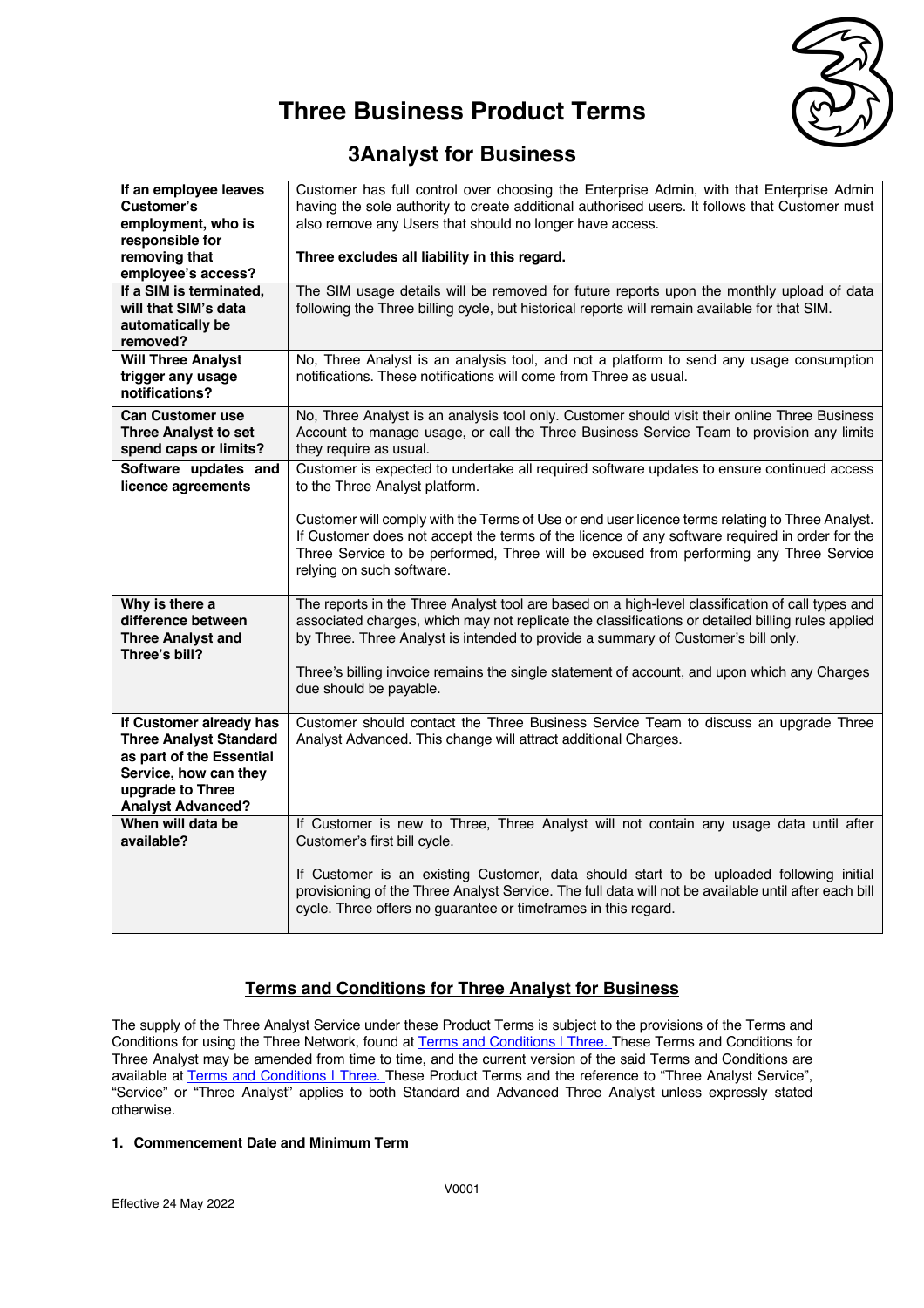

### **Three Analyst for Business**

- 1.1 The Three Analyst Service begins on the date Customer purchases: (i) the applicable Three Business Price Plan incorporating Three Analyst; or (ii) the Three Analyst Add-on (*"Three Analyst Service Commencement*  **Date**") and will continue for the agreed Minimum Term of the Three Business Plan, or in accordance with clause 1.3 (as applicable) or until it is terminated in accordance with the terms of the Agreement.
- 1.2 Customer may log in and access their Three Analyst account from the date they receive their unique Three Analyst log in details by email.
- 1.3 If Customer purchases Three Analyst as a standalone Add-on, the Minimum Term is 30 days and commences from the Three Analyst Service Commencement Date. The Add-on will continue on a recurring basis until terminated. Where terminated, Three Analyst will cease at the end of the billing cycle in which the notice to terminate was received.
- 1.4 Three will use reasonable efforts to provision the Three Analyst Service within 7 business days, but Customer acknowledges and agrees that all dates are estimates, and Three has no liability for any failure to provide the Three Analyst Service by any specific date.

### **2. Charges and Payment**

- 2.1 Where the Three Analyst Service is purchased as a chargeable Add-on, Charges will commence on the Three Analyst Service Commencement Date and continue to be payable on a monthly recurring basis until expiry of the applicable Minimum Term.
- 2.2 Customer agrees to pay all Charges for the Three Analyst Add-on in accordance with the terms of the Agreement. The Monthly Charge applies at billing account number level, and will be charged to Customer's monthly bill on a recurring basis.
- 2.3 If Customer has Three Analyst incorporated as part of the Essential Service or Complete Service Add-on, other connections under Customer's billing account number will also get the benefit of Three Analyst, as the Three Analyst Service is applied at billing account number level.
- 2.4 Should Customer disagree with any of the Charges appearing on a bill issued by Three in connection with the standalone Three Analyst Add-on, Customer should raise a dispute in accordance with the terms of the Agreement.
- 2.5 If Customer fails to pay the bill in full by the due date, Three reserves all rights of recourse as set out in the terms of the Agreement.
- 2.6 Three may increase Charges for the standalone Three Analyst Add-on at any time, giving 30 days' prior notice.
- 2.7 Customer can opt-out of Three Analyst (if recurring 30 day Minimum Term) in accordance with Clause 1.3 above.

#### **3. Three Analyst Service**

- 3.1 Three agrees to make the Three Analyst Service available for purchase and internal use by the Customer as described in Customer's Agreement.
- 3.2 The provision of Three Analyst is being supported by Soft-ex Communications Limited whose registered address is South County Business Park, Leopardstown Road, Dublin 18, Ireland.
- 3.3 In order for Customer to use the Software and receive the Three Analyst Service, and for Three to provision the Three Analyst Service, it is conditional on Customer's: (i) Acceptance of these Terms and Conditions for Three Analyst for Business ("Terms"); and (ii) compliance at all times with the terms of the Agreement as defined in clause 1.2 of the Terms and Conditions for using the Three Network found at Terms and Conditions | Three. Customer and/or Users may not use the Service if these conditions are not accepted.
- 3.4 Customer can accept the Terms by (a) clicking to accept these terms where such option is available in the user interface for the Three Analyst Service; or (b) by using the Service. In such instance, Customer understands and agrees that Three will treat Customer and/or its Users' use of the Three Analyst Service as acceptance of the Terms from that point onwards.
- 3.5 Customer acknowledges that it is responsible for any use of data and information arising in connection with Customer's and Customer's Users use of Three Analyst, and that Three is not responsible for securing or maintaining any consents or permissions required from Customer's Users of Three Analyst.
- 3.6 Customer acknowledges and agrees that the Software is an interactive reporting tool which is designed to assist analysis of usage patterns and to facilitate greater understanding and control over telecoms usage in Customer's business. The tool is for information purposes only and does not constitute a simulation of Three's billing invoice. The Reports in this tool are based on a high-level classification of call types and associated charges, which may not replicate the classifications or detailed billing rules applied by Three. Three's billing invoice remains the single statement of account.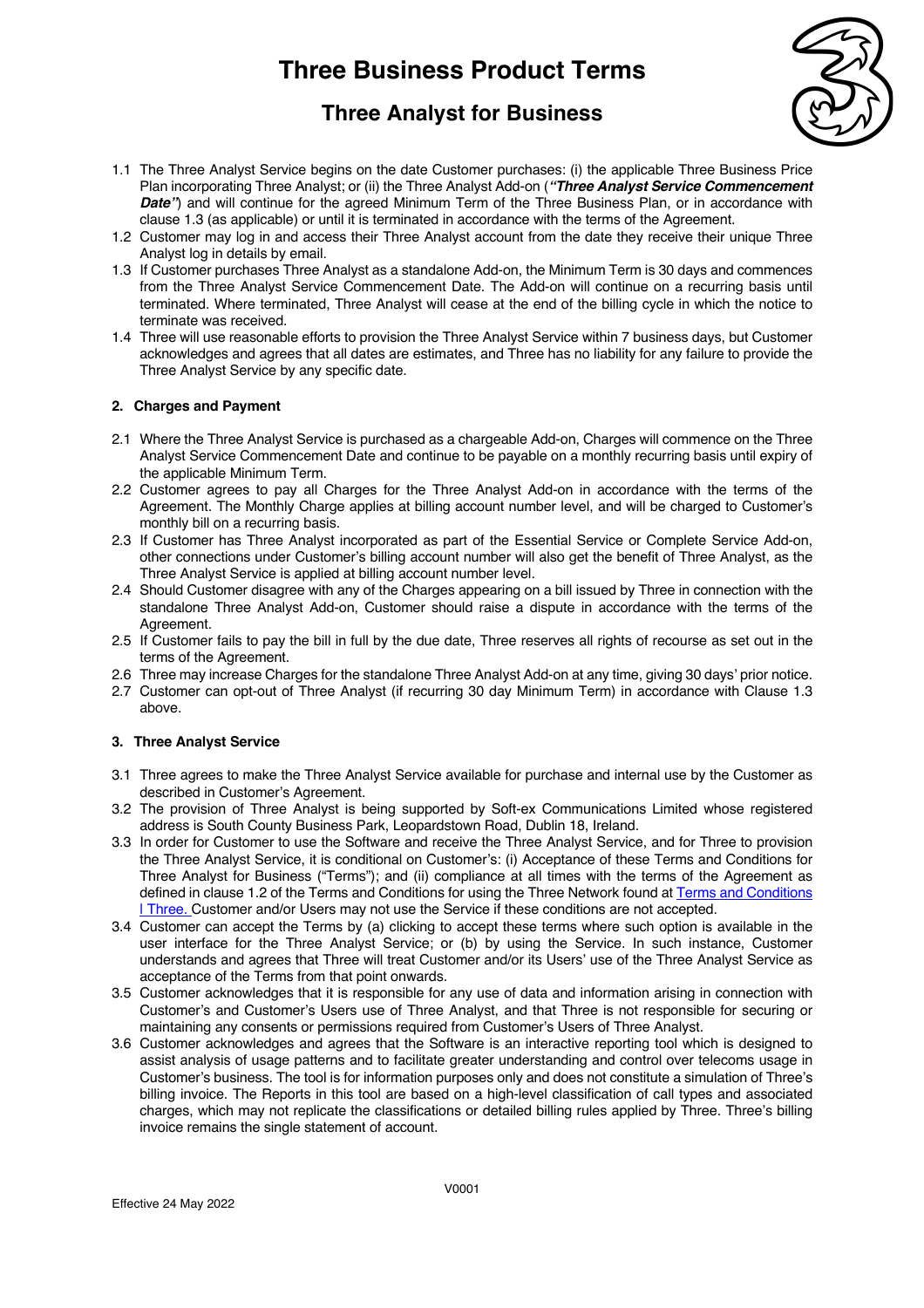

### **3Analyst for Business**

- 3.7 The Reports will be provided to Customer in the form (customised from available reports) and frequencies set out and configured by Customer within the Software. Three will input Customer's Data into the Software approximately 7 business days following Customer's monthly bill.
- 3.8 The responsibility for the quality of any Data output due to any bespoke manipulation of the Data requested by Customer shall remain with Customer at all times.
- 3.9 Customer acknowledges and agrees that Three (including Customer's Customer Success Manager if applicable), will have access to Customer's Three Analyst Service in order to set up the initial Enterprise Admin, troubleshoot or provide advice on usage.
- 3.10Three may (in its sole discretion for operational, technical or commercial reasons) determine that it may not be able to provide some or all requested components of the Three Analyst Service, and reserves the right to offer Customer:
	- 3.10.1 the remaining components of the Three Analyst Service;
	- 3.10.2 an equivalent or improved service to replace Three Analyst; or<br>3.10.3 where purchased as a chargeable Add-on the right to cancel the
	- where purchased as a chargeable Add-on, the right to cancel the Three Analyst Service (without liability) and refund any applicable Charges that Customer has paid for Three Analyst Service not provided.
- 3.11Three hereby expressly disclaims, insofar as is legally permissible, responsibility for any loss or damage arising out of any interception of Customer information and/or and loss or delay of transmissions between Three and the Three Analyst platform, including that processed as part of the Service.
- 3.12If Three Analyst is incorporated as part of the Essential Service or Complete Service Add-on, Three Analyst is mandatory and cannot be opted out of. There will be no reduction to the Three Business Plan's Monthly Charge if Three Analyst is not utilised by Customer.
- 3.13Three may change these terms and change, suspend, or discontinue Three Analyst at any time. Three may change, update or upgrade Three Analyst in order to ensure compliance with new legal or technological developments, and to protect against new or emerging security issues. If the changes are likely to disadvantage Customer, Three will provide a minimum of 30 days' notice. By continuing to use the Three Analyst Service after that time, Customer is expressing and acknowledging acceptance of the changes.

### **4. License and Use Restrictions**

- 4.1 Subject to the terms of the Agreement including these Terms, and the payment of all Charges due (where applicable), Three hereby grants to Customer during the Minimum Term, a revocable, limited, nontransferable, non-exclusive licence to access the Software in object code form through the Service (via an Internet connection) and to use the Software solely to obtain ad-hoc Reports regarding their own internal telephony data for internal business purposes as necessary for the purposes set out in the Agreement. No other rights or licenses are granted or provided by Three.
- 4.2 The term of any licence granted by Three under clause 4.1 is coterminous with any agreed Minimum Term.
- 4.3 Customer agrees:
	- 4.3.1 Three Analyst is provided for Customer's internal use and Customer shall not, nor permit any third party to attempt to reproduce, duplicate, copy, modify, enhance, distribute sell, trade, lease, hire, exploit, share or resell the Software or any portion of the Software for any purpose, or combine or incorporate the Software with any other software system or otherwise permit access to the Three Analyst Service to any third party through any means;
	- 4.3.2 not to, or permit any third party to attempt to reverse compile, disassemble, reverse engineer or otherwise reduce to human-perceivable form any of the Software, except as may be allowed by any applicable law which is incapable of exclusion by agreement between the parties;
	- 4.3.3 to use the Three Analyst Service only for purposes that are permitted by (i) the Agreement (ii) the Terms; and (iii) any applicable law or regulation; or (iv) any license or authorisation applicable to Customer or Three;
	- 4.3.4 not to do anything which damages or adversely affects the performance of the Three Analyst Service (nor permit any other person to do so) for themselves or other Three customers (or the servers and networks which are connected to the Service) or that may cause degradation of service levels to other Three customers as determined by Three (acting reasonably);
	- 4.3.5 not to store, distribute or transmit any material through the Service or on the Software that is unlawful, harmful, threatening, defamatory, obscene, harassing or racially or ethnically offensive; facilitates illegal activity; depicts sexually explicit images; or promotes unlawful violence, discrimination based on race, gender, colour, religious belief, sexual orientation, disability, or any other illegal activities;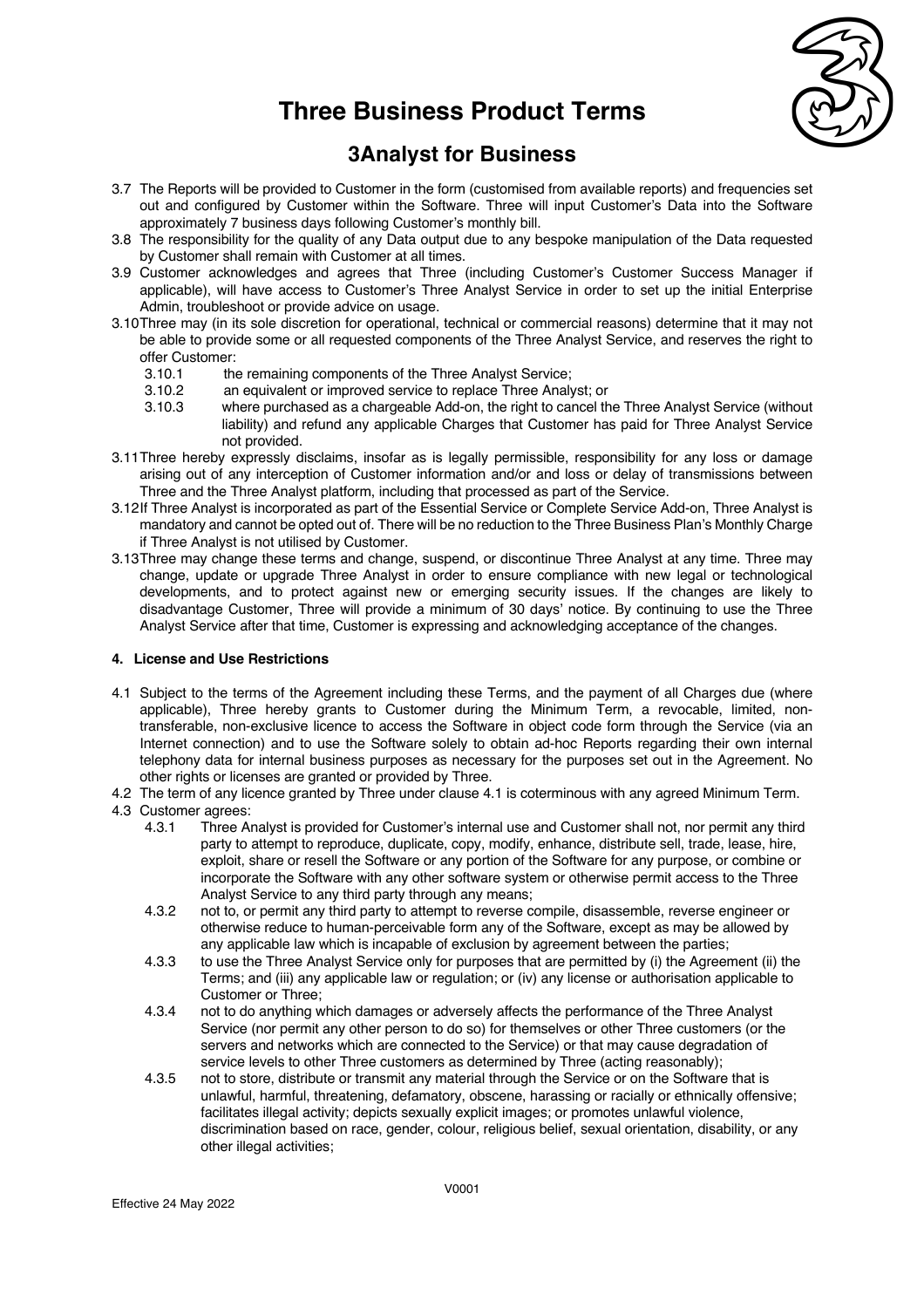### **Three Analyst for Business**



- 4.3.6 not to, or permit any third party to use the Software or Three Analyst Service or provide the Software or Three Analyst Service to any third party;
- 4.3.7 not to transfer, temporarily or permanently, any of their rights under the Agreement;
- 4.3.8 not to use the Three Analyst Service in such a way it constitutes a violation or infringement of the rights (including intellectual property rights) of any person, firm or company; or
- 4.3.9 not to access (or attempt to access) the Software by any means other than through the interface that is provided by Three.

#### **5. Intellectual Property**

5.1 Customer irrevocably acknowledges that any and all Intellectual Property Rights and other proprietary rights which subsist in or arise in connection with the Software, the Three Analyst Service and the Documentation (including, without limitation, all modifications, enhancements, translations, Updates, adaptations, derivative works or any changes to either or both of them, the "New Developments") anywhere in the world belong to or, as appropriate, will vest from the moment of their invention in Three or its licensors, and that Customer will have no right in or to the Software, the Service or the Documentation save the right to use it as permitted by its Agreement and/or these Terms of Use. Customer hereby assigns (by way of future assignment or if this is not possible, Customer agrees to assign such rights upon or after their creation at the request of Three) all Intellectual Property Rights and all other proprietary rights that Customer acquires (if any) in respect of the New Developments to Three or at Three's option, to its licensors.

#### **6. Customer Obligations**

- 6.1 Customer acknowledges and agrees that in order to access the Three Analyst Service in a secure manner, each user requiring access to the Three Analyst tool will be required to download an authenticator app.
- 6.2 Customer must use the Three Analyst Service in accordance with any reasonable instructions given by Three in connection with the use of the Three Analyst Service, and shall not attempt to circumvent any applicable security at any time.
- 6.3 Customer is responsible for providing, configuring, connecting and maintaining necessary Customer owned or licensed computer hardware, software and telecommunications equipment (where applicable) necessary to the provision, access and use of the Three Analyst Service, and ensure they are in good and compatible working order, and agrees they are responsible for interoperability between their user equipment and the Software, and for obtaining all licences necessary to access the Three Analyst Service.
- 6.4 Customer is responsible for the security and proper use of all usernames and passwords used to access the Three Analyst Service, including those of their Users. Customer or their Users must not disclose passwords to any third party (whether directly or indirectly). Customer agrees and understands that they are responsible for maintaining the confidentiality of passwords associated with any account created for their authorised User's access to the Three Analyst Service. If such information is disclosed to any unauthorised third parties, Three shall not be liable for any loss or damage that may result therefrom. Customer is liable for all use made of the Services through their account, whether authorised by the Customer or not.
- 6.5 Customer must notify Three immediately if they become aware or suspect that security has been compromised, including unauthorised use of passwords. It is Customer's or their Users' responsibility to ensure that passwords are changed immediately if they believe they have been compromised.
- 6.6 Customer is responsible for disabling access for any employees or other persons previously authorised to access the Three Analyst platform. Three shall not be liable for any unauthorised access.
- 6.7 Customer shall be liable for any acts and/or omissions of any User and/or employee authorised by them to access the Three Analyst Service.

### **7. Warranties**

- 7.1 Three warrants that it has the right to grant Customer the licences to use as provided in these Terms, and any Support Service to be provided under the Agreement will be performed with reasonable skill and care.
- 7.2 Customer acknowledges that they have assessed for themselves the suitability of the Software for their requirements, and that Three and its licensors does not warrant that the Software and/or the Documentation will be suitable for such requirements.
- 7.3 Three and its licensors do not represent or warrant that:
	- 7.3.1 the operation of Three Analyst Service will be uninterrupted, fault-free or error-free If Customer suffers any disruption to the Three Analyst Service, Customer should contact Three in accordance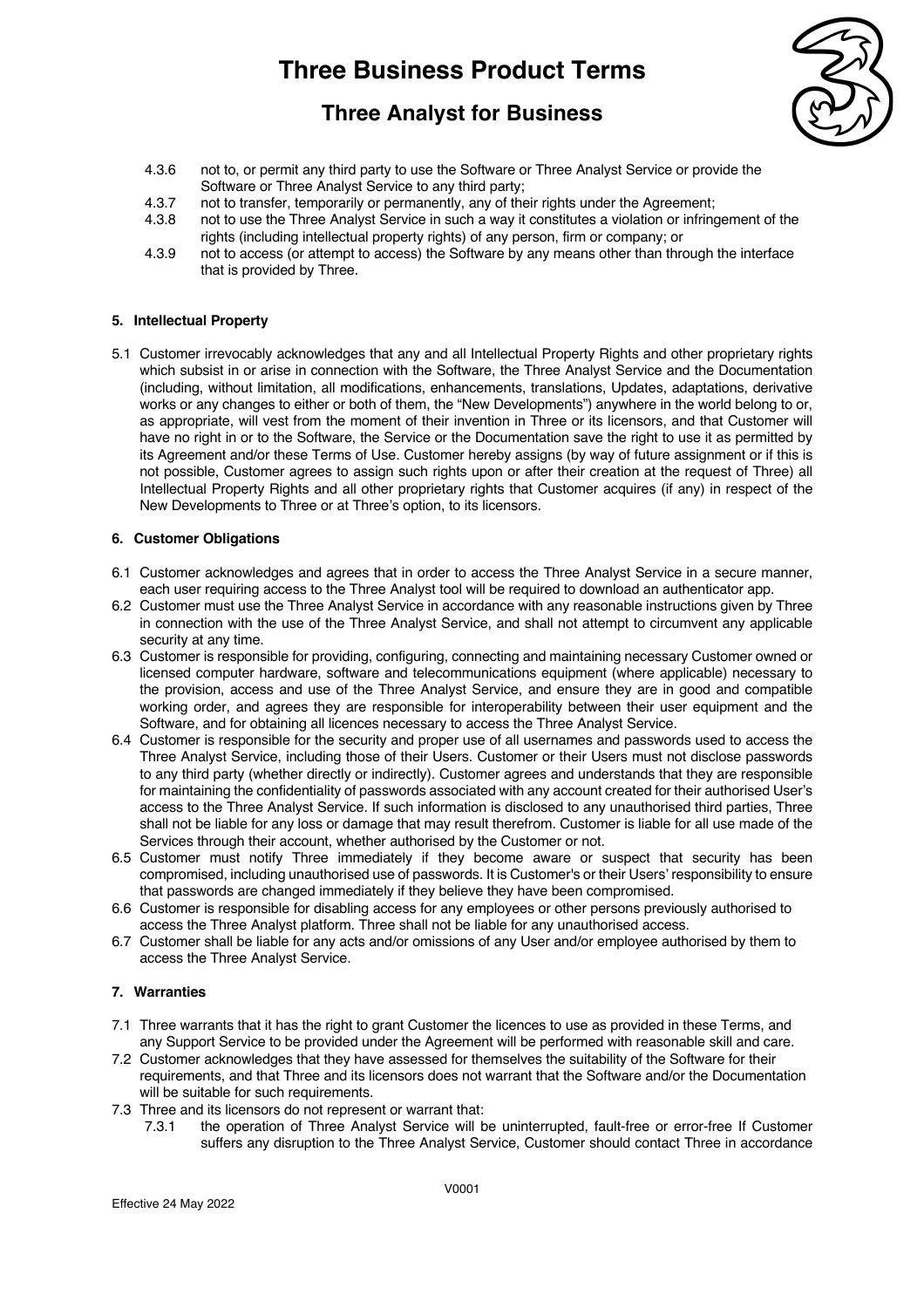

### **3Analyst for Business**

with the Terms and Conditions for using the Three Network for Business customers, found at Terms and Conditions | Three

- 7.3.2 the Three Analyst Service will meet any specific requirements Customer may have;
- 7.3.3 that defects in the operation or functionality of the Software or Three Analyst Service provided to Customer as part of the Service can or will be corrected;
- 7.3.4 the information contained or referenced in the Three Analyst Service, or future information supplied, is adequate, accurate, or complete; or
- 7.3.5 that there will be no delays, failures, errors or omissions or loss of transmitted information, or that no computer viruses will be transmitted or that no damage will occur to Customer IT systems. Three disclaims all liability and responsibility for such information and possible errors or omissions in the contents of the Three Analyst Service. Customer agrees that they download or otherwise obtain content at their own discretion and risk, and that they are solely responsible for protecting their data and/or equipment (and for any damage or loss thereto) and for taking appropriate security precautions.
- 7.4 Except as expressly stated above, all other warranties, conditions, terms, undertakings, and representations, expressed or implied, statutory or otherwise, in connection with Three Analyst or any services provided to the Customer ancillary or incidental to the use of Three Analyst, are hereby excluded to the fullest extent permitted by law.

### **8. Data Protection**

- 8.1 Customer acknowledges and agrees that their and their Users' call data records relating to voice, data and texts and any associated Customer account information that would normally appear on their Three bill will be processed by the Three Analyst platform to enable Customer to use the Service.
- 8.2 All personal data pertaining to Customer and their Users' will be processed in accordance with Three's Privacy Policy at Privacy Policies | Three, and in accordance with the Terms and Conditions for using the Three Network for Business customers, found at Terms and Conditions | Three
- 8.3 Customer acknowledges and agrees that their personal data will also be shared with Soft-ex Communications Limited, who will process such personal data for the purpose of providing and provisioning the Service, and supporting technical queries.
- 8.4 Customer agrees that it shall provide sufficient notice and obtain sufficient consent and authorisation, under any applicable laws, from each User and relevant data subject to permit the processing of any Customer personal data by Three, its respective affiliates, subcontractors, or suppliers to:
	- i. provide and maintain the Three Analyst Service; and
	- ii. conduct data and system analytics, including research, to improve the Three Analyst Service; and
	- iii. any other processing as provided for in the Agreement.
	- Three accepts no responsibility whatsoever for the collection or maintenance of such consents.
- 8.5 On termination of this Agreement for any reason, Three shall not be obliged to store or hold any Customer data (including Customer personal data) except as required by law.

### **9. Three Analyst Service – Fault Support and Scheduled Downtime**

- 9.1 Three (either the Three Business Service Team or Customer's Customer Success Manager as may be applicable dependent upon the Three Business Plan selected by Customer) will provide Customer with assistance for the reporting of faults with the Three Analyst Service, and advice on the day-to-day use of the Three Analyst Service.
- 9.2 Three will respond to reported faults with the Three Analyst Service as soon as reasonably practicable by taking service support measures it deems appropriate. Three reserves the right to try and resolve reported faults remotely.
- 9.3 Three will use reasonable skill and care in attempting to rectify reported faults as soon as reasonably practicable, but Customer acknowledges that the resolution of faults with the Three Analyst Service is not guaranteed and that any dates for attempted correction of reported faults are estimates. No liability is accepted for any loss or damage arising as a result of an interruption in the Three Analyst Service during such maintenance or repair time.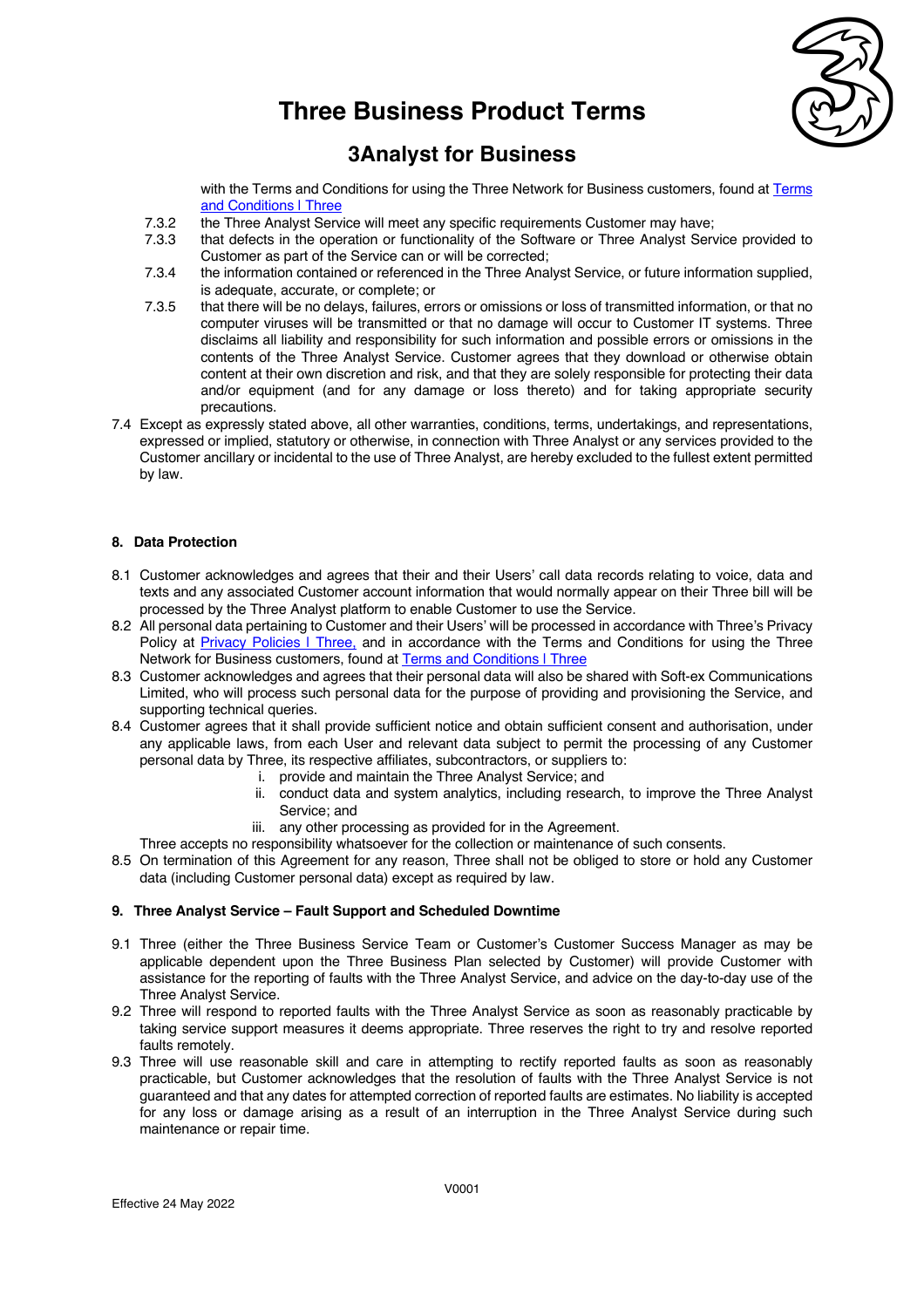## **Three Analyst for Business**



9.4 For the purposes of making improvements to the Three Analyst Service, scheduled downtime to the Three Analyst Service may be required from time to time. Three will use reasonable efforts to schedule downtime to the Three Analyst Service in a manner that minimises disruption to Customer, but excludes all liability.

### **10. Support Service - Customer obligations**

- 10.1Customer undertakes to:
	- 10.1.1 ensure that the Software is used in a proper manner by competent employees or by persons under their supervision;
	- 10.1.2 make available to Three free of charge all information, facilities and services reasonably requested by Three to perform the Support Service; and
	- 10.1.3 report all faults to Three immediately upon becoming aware of the faults.
- 10.2Three will only provide a Support Service in respect of Three supplied software as specified in the Agreement, and operated within the terms of the Agreement.
- 10.3Any support requirements outside of the terms of the Agreement will be subject to the prior agreement of Three, and subject to such additional Charges as may be specified by Three.
- 10.4In addition, and without prejudice to the foregoing, Three will not be responsible to Customer or to any third party in respect of Customer (i) the servers, hardware and other software not provided by or on behalf of Three; and (ii) the timely provision of information relating to updates to Customer's telecommunications tariffs and other data required to maintain, configure or use the Software.

### **11. Liability (Limitations and Exclusions)**

- 11.1 These Terms shall apply in addition to the terms set out in Terms and Conditions for using the Three Network for Business customers, found at **Terms and Conditions | Three.**
- 11.2Three shall not be liable to Customer, their Users or any third party, for any direct, indirect, special, exemplary, incidental or consequential loss including, but without limitation, loss of profit, loss of revenue, capital expenditure or loss of goodwill, resulting from any claim including, without limitation a claim for breach of contract, in tort, for negligence, for breach of warranty or otherwise and whether or not foreseeable, and including, but without limitation, arising as a result of (a) any unauthorised third party access to the Three Analyst Service; or (b) the suspension or termination of the Three Analyst Service (as permitted by the Agreement); or (c) the failure of the Three Analyst Service due to the incompatibility of the Three Analyst Service with any Customer equipment or technology not provided by Three.
- 11.3Three shall not be liable for non-performance of the Service.
- 11.4Three, its employees, subcontractors or agents exclude all liability or responsibility for: (i) the acts, omissions, errors, or defaults of other telecommunication service providers, and (ii) the purpose or purposes for which Customer or its Users utilise and/or exploit any Reports and Software data outputs. Customer assumes sole responsibility for results obtained from their or their Users' use of the Service, and for conclusions drawn from such use. Three shall have no liability for any damage caused by errors or omissions in any information, reports, instructions, or scripts provided to Three in connection with the Service, or any actions taken by Three at Customer's direction.

#### **12. Suspension of Three Analyst Service**

- 12.1Three may change these Terms and change, suspend, or discontinue the Service at any time.
- 12.2In addition to the rights of suspension set out within these Terms and the Terms and Conditions for using the Three Network for Business customers found at Terms and Conditions | Three, Three reserves the right to suspend the Three Analyst Service pending investigation where:
	- 12.2.1 it reasonably suspects any of the requirements in these Terms have been breached by Customer and reserves the right to terminate the Agreement immediately (without cost or liability on the part of Three) where such breach has taken place;
	- 12.2.2 in the event of an emergency, including complying with any request of an emergency service organisation;
	- 12.2.3 maintenance; or
	- 12.2.4 to comply with any law, regulation, court order or governmental request or order

12.3Any suspension of the Three Analyst Service shall not exclude Three's right to subsequently terminate the Agreement.

#### **13. Termination of the Three Analyst Service**